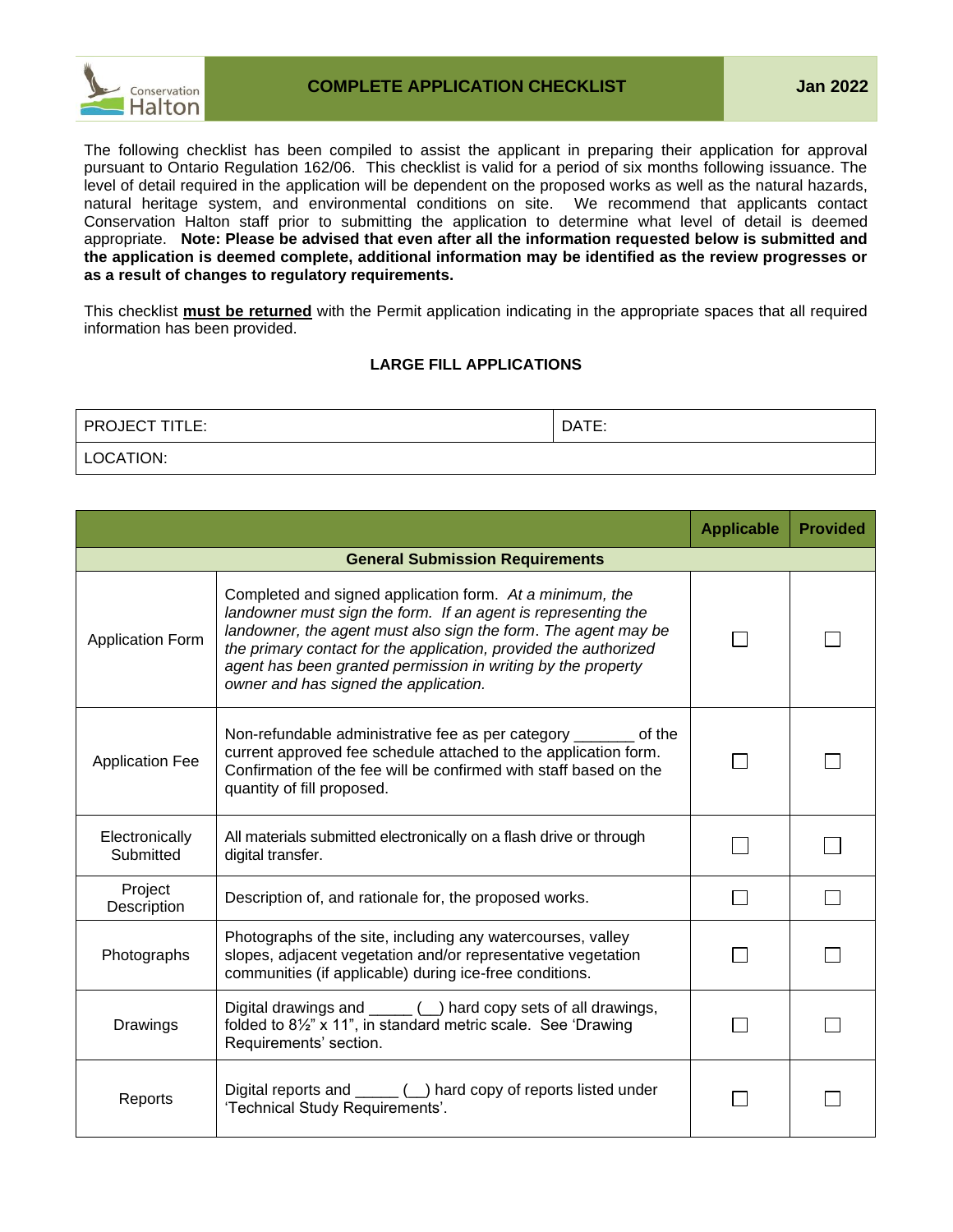|                          |                                                                                                                                                                                                                                                                                                                                            |                                                                                                                                                                                                                                                                                                                                                           | <b>Applicable</b> | <b>Provided</b> |
|--------------------------|--------------------------------------------------------------------------------------------------------------------------------------------------------------------------------------------------------------------------------------------------------------------------------------------------------------------------------------------|-----------------------------------------------------------------------------------------------------------------------------------------------------------------------------------------------------------------------------------------------------------------------------------------------------------------------------------------------------------|-------------------|-----------------|
| <b>Qualified Persons</b> | All drawings or reports are required to be prepared by qualified<br>professionals (P.Geo., P.Eng., OALA, or OLS) and are to be<br>stamped, dated and signed.                                                                                                                                                                               |                                                                                                                                                                                                                                                                                                                                                           |                   |                 |
|                          |                                                                                                                                                                                                                                                                                                                                            | <b>Drawing Requirements</b>                                                                                                                                                                                                                                                                                                                               |                   |                 |
|                          | Technical drawings and plans provided in the most recent version<br>of AutoCAD and properly georeferenced to real world coordinates<br>(i.e. NAD83, UTM, Zone 17). File formats in order of preference<br>are dgn, dwg, and dxf.<br>GIS data and mapping should be submitted in an acceptable                                              |                                                                                                                                                                                                                                                                                                                                                           |                   |                 |
| <b>Digital Copies</b>    | ESRI format and be properly georeferenced to real world<br>coordinates (i.e., NAD83, UTM, Zone 17). It is highly desirable<br>that mapping related data be submitted in ArcGIS Geodatabase<br>format, containing all spatial, attribute, metadata and spatial<br>joins/data rules. ESRI shape file format is an acceptable<br>alternative. |                                                                                                                                                                                                                                                                                                                                                           |                   |                 |
|                          | survey:<br>Feature                                                                                                                                                                                                                                                                                                                         | A detailed topographical survey of the site. The survey must note<br>the benchmark utilized and must include a number of spot<br>elevations that would allow the survey to be compared to the<br>topographic information provided on Conservation Halton's<br>mapping. Staff require the following information to be on the<br><b>Associated Setbacks</b> |                   |                 |
| Topographic<br>Survey    | Watercourse(s)<br>Flood plain(s)<br>Regulatory storm flood<br>plain elevation is _<br><b>Conservation Halton</b><br>staked top of bank<br>Physical toe of slope                                                                                                                                                                            | $\Box$ 7.5m $\Box$ 15m $\Box$ Other ___<br>m<br>$\Box$ 7.5m $\Box$ 15m $\Box$ Other $\_$<br>m                                                                                                                                                                                                                                                             |                   |                 |
|                          | Stable top of bank<br><b>Meander Belt</b><br><b>Conservation Halton</b><br><b>Staked Wetland</b>                                                                                                                                                                                                                                           | $\Box$ 7.5m $\Box$ 15m $\Box$ Other _____m<br>$\Box$ 7.5m $\Box$ 15m $\Box$ Other ____m<br>$\Box$ 15m $\Box$ 30m $\Box$ 120m                                                                                                                                                                                                                              |                   |                 |
|                          | Please see Technical Study Requirements for additional<br>guidance.                                                                                                                                                                                                                                                                        |                                                                                                                                                                                                                                                                                                                                                           |                   |                 |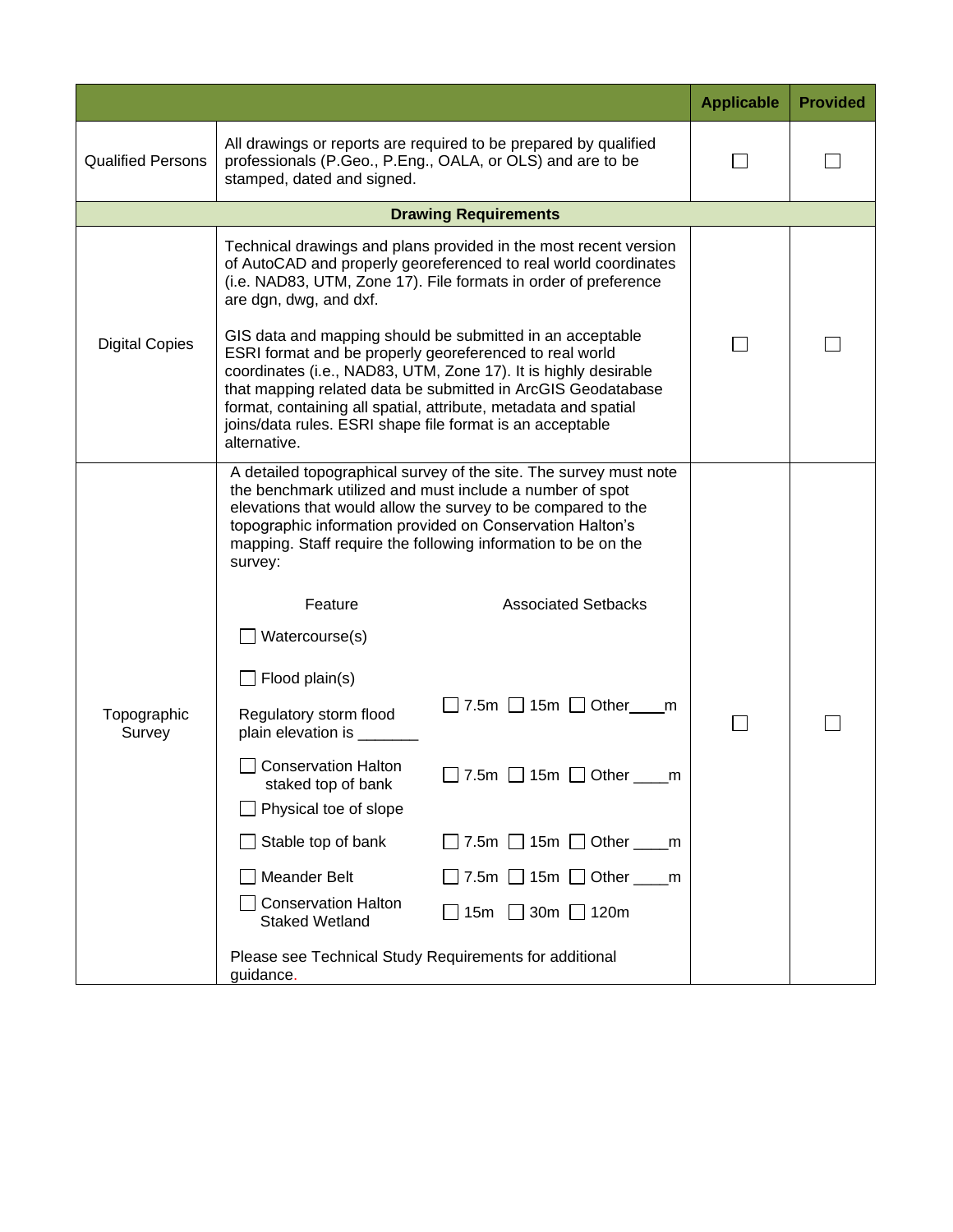|                                                      |                                                                                                                                                                                                                                                                                                                                                                                                                                                                                                                                                                                                                                                                                                                                                                                                                                                                                                                                                                                                                                                                                                                                           | <b>Applicable</b> | <b>Provided</b> |
|------------------------------------------------------|-------------------------------------------------------------------------------------------------------------------------------------------------------------------------------------------------------------------------------------------------------------------------------------------------------------------------------------------------------------------------------------------------------------------------------------------------------------------------------------------------------------------------------------------------------------------------------------------------------------------------------------------------------------------------------------------------------------------------------------------------------------------------------------------------------------------------------------------------------------------------------------------------------------------------------------------------------------------------------------------------------------------------------------------------------------------------------------------------------------------------------------------|-------------------|-----------------|
| Plan View(s)/<br>Site Plan                           | Plan view(s) showing existing conditions and proposed<br>development conditions including:<br>a) Key map drawn to scale;<br>b) Location of the subject property including property lines,<br>north arrow and nearest roadways/intersections;<br>Existing and proposed elevations at 0.25 metre intervals<br>C)<br>(or other, specifically _________ m) using geodetic datum<br>within and adjacent to the area where fill is being<br>proposed and along property lines. Side slopes should not<br>exceed a 3 (horizontal): 1 (vertical) gradient);<br>d) Total quantity of imported fill indicated in cubic metres;<br>e) Other known site features and structures such as culverts,<br>utilities, poles, pavement, curbs, etc.;<br>Location of natural features/hazard limits (watercourses,<br>f)<br>floodplains, top of bank, wetland, stable slope, etc. and<br>associated setbacks as indicated under 'Topographic<br>Survey' above);<br>g) The regulatory limits as prescribed by Ontario Regulation<br>162/06; and,<br>h) Location of other natural features as delineated by the<br>affected regional and/or local municipality. |                   |                 |
| Aerial<br>Photograph(s)                              | Plan view of the proposed works and limits of disturbance (or<br>other, specifically<br>), superimposed<br>over top of a recent aerial photograph of the site. Please specify<br>date of imagery.                                                                                                                                                                                                                                                                                                                                                                                                                                                                                                                                                                                                                                                                                                                                                                                                                                                                                                                                         |                   |                 |
| Cross-sectional<br>and Profile Views                 | Existing and proposed cross-sectional and/or profile views of the<br>intended works for each fill area. Drawings should be<br>representative of the existing and proposed grades as shown on<br>the plan view drawings. Additionally, Conservation Halton<br>requires the following be represented through appropriate cross<br>sections/profile views:                                                                                                                                                                                                                                                                                                                                                                                                                                                                                                                                                                                                                                                                                                                                                                                   |                   |                 |
| Staging, Phasing<br>and Access<br><b>Route Plans</b> | Details regarding the sequence of construction with consideration<br>of site management, best management practices, and<br>aquatic/terrestrial timing window restrictions. The construction<br>sequence should consider:<br>• Vegetation removal,<br>In-stream works,<br>Wildlife rescue plans,<br>$\bullet$<br>Seasonal timing of landscaping and bioengineering,<br>Stockpiling operations, etc.<br>The full limits of disturbance for access to the site must be<br>delineated with details regarding temporary crossings (if<br>applicable). Efforts to minimize the extent of the disturbance must<br>be demonstrated.                                                                                                                                                                                                                                                                                                                                                                                                                                                                                                               |                   |                 |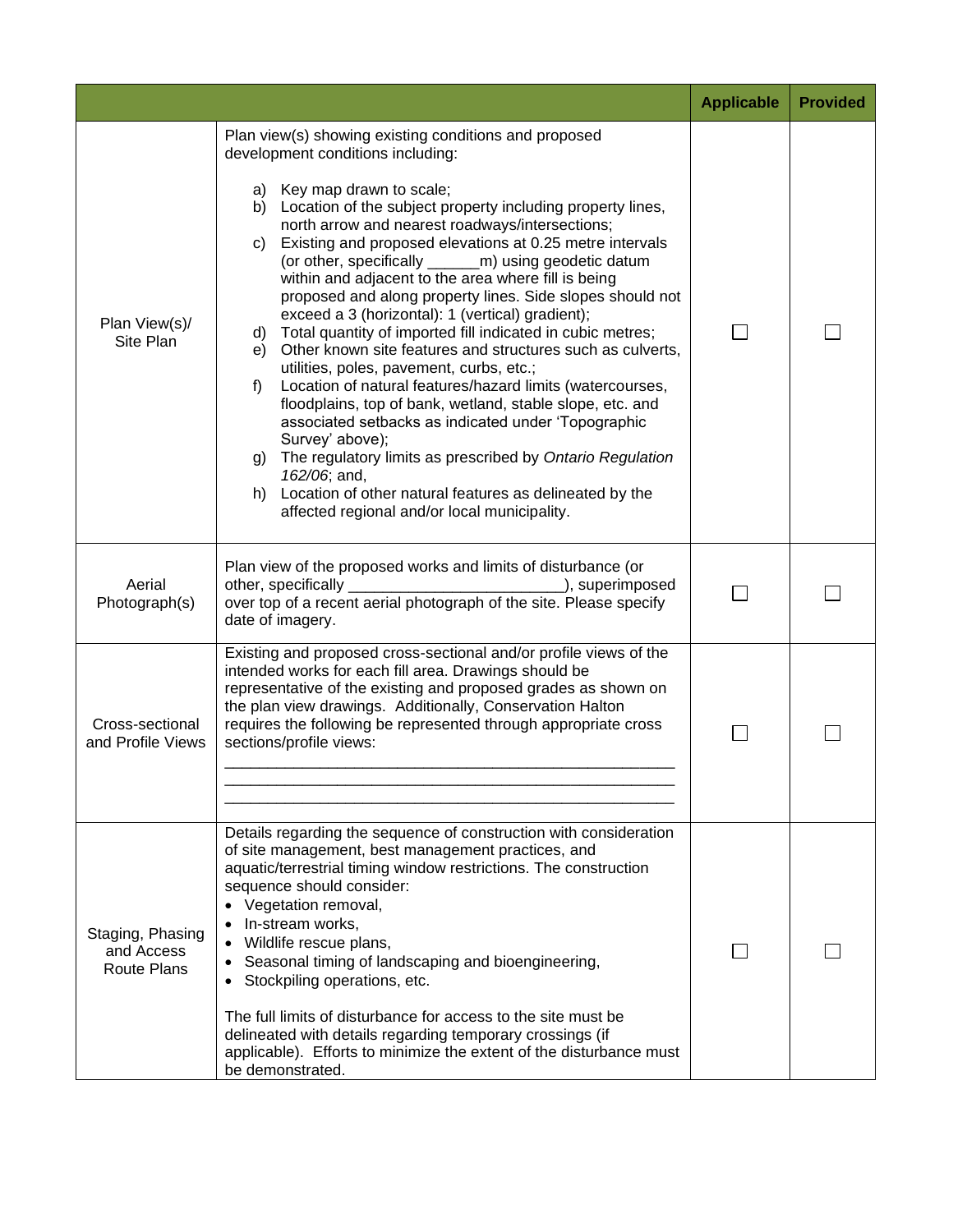|                                                                                                                                                                                                          |                                                                                                                                                                                                                                                                                                                                                                                                                                                     | <b>Applicable</b> | <b>Provided</b> |  |
|----------------------------------------------------------------------------------------------------------------------------------------------------------------------------------------------------------|-----------------------------------------------------------------------------------------------------------------------------------------------------------------------------------------------------------------------------------------------------------------------------------------------------------------------------------------------------------------------------------------------------------------------------------------------------|-------------------|-----------------|--|
| Existing<br>Vegetation                                                                                                                                                                                   | A vegetation inventory is required (including scientific names and<br>ELC community mapping to vegetation type). A Tree<br>Preservation Plan is also required. Tree protection fencing<br>location and details must be illustrated on the drawings. Follow<br>applicable municipal guidelines, by-laws and Conservation<br>Halton's Guidelines for Landscaping Restoration Plans (2021),<br>available at www.conservationhalton.ca.                 |                   |                 |  |
| Proposed<br>Vegetation                                                                                                                                                                                   | Details on restoration including a locally native, non-invasive seed<br>mix for disturbed areas as well as compensatory trees and/or<br>shrubs must be indicated on the drawings (including scientific<br>names). Follow Conservation Halton's Guidelines for Landscaping<br>and Restoration Plans (2021), available at<br>www.conservationhalton.ca (or other, specifically<br>Please see Technical Study Requirements for additional<br>guidance. |                   |                 |  |
| Erosion and<br><b>Sediment Control</b><br>Plans                                                                                                                                                          | Details regarding sediment and erosion control measures,<br>staging/stockpiling, phasing, site dewatering, equipment,<br>materials, access to and from work area, monitoring, site<br>supervision, etc. The Plans are to be prepared in accordance with<br>the Erosion & Sediment Guidelines for Urban Construction<br>prepared by the Greater Golden Horseshoe Area Conservation<br>Authorities (www.sustainabletechnologies.ca).                  |                   |                 |  |
| Pre- and Post-<br>Development<br><b>Drainage Plans</b>                                                                                                                                                   | Detailed Pre- and Post- Drainage Plans and written confirmation<br>that the placement of soil will not alter the drainage patterns and<br>volumes in such a way as to have a negative impact on flooding<br>and erosion of downstream or upstream properties or on nearby<br>regulated features such as wetlands.                                                                                                                                   |                   |                 |  |
| <b>Final Grade</b><br>Survey                                                                                                                                                                             | Written confirmation that a Final Grade Survey will be completed<br>and provided to Conservation Halton. The submission of the Final<br>Grade Survey will be included as a condition of Permit, with a<br>specified submission deadline following completion of works.                                                                                                                                                                              |                   |                 |  |
|                                                                                                                                                                                                          | <b>Technical Study Requirements</b>                                                                                                                                                                                                                                                                                                                                                                                                                 |                   |                 |  |
| (Studies pertaining to flooding and erosion hazards must be completed in accordance with the<br>Ministry of Norther Development, Natural Resources & Forestry (NDMNRF) Technical Guidelines (MNR, 2002). |                                                                                                                                                                                                                                                                                                                                                                                                                                                     |                   |                 |  |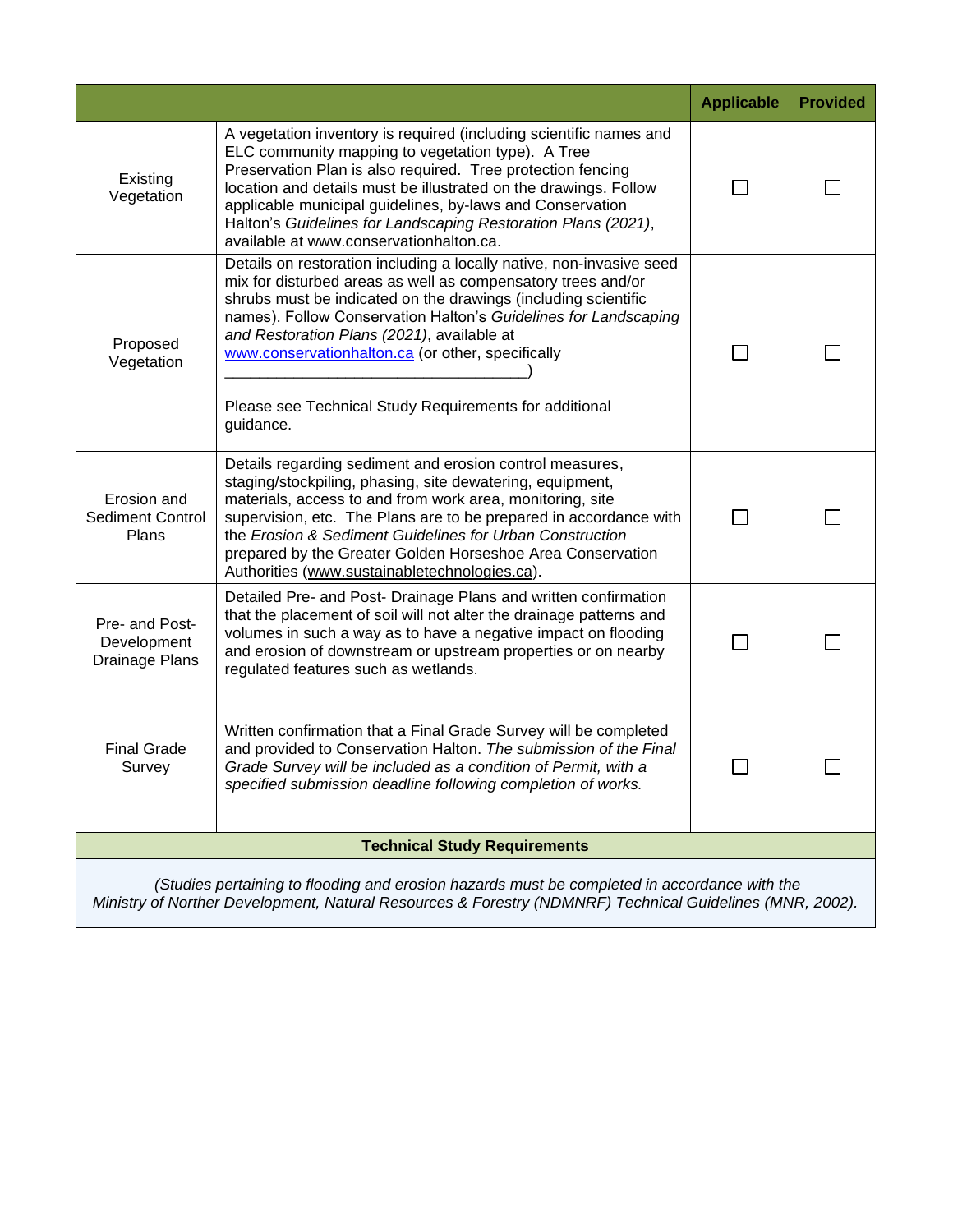|                         |                                                                                                                                                                                                                                                                                                                                                                                                                                                                                                                                                                                                                                                                                                                                                                                                                                                                                                                                                                                                                                                                                                                                                                                                                                                                                                                                                                                                                                                                                                                                                                                                                                                                                                                                                                 | <b>Applicable</b> | <b>Provided</b> |
|-------------------------|-----------------------------------------------------------------------------------------------------------------------------------------------------------------------------------------------------------------------------------------------------------------------------------------------------------------------------------------------------------------------------------------------------------------------------------------------------------------------------------------------------------------------------------------------------------------------------------------------------------------------------------------------------------------------------------------------------------------------------------------------------------------------------------------------------------------------------------------------------------------------------------------------------------------------------------------------------------------------------------------------------------------------------------------------------------------------------------------------------------------------------------------------------------------------------------------------------------------------------------------------------------------------------------------------------------------------------------------------------------------------------------------------------------------------------------------------------------------------------------------------------------------------------------------------------------------------------------------------------------------------------------------------------------------------------------------------------------------------------------------------------------------|-------------------|-----------------|
| Fill Management<br>Plan | Prepared for the receiving site, the Fill Management Plan, or an<br>equivalent plan, be prepared in accordance with the document,<br>Management of Excess Soil - A Guide for Best Management<br>Practices developed by the Ministry of the Environment and<br>Climate Change [Ministry of Environmental, Conservation, and<br>Parks] January 2014. In addition, the following will be required:<br>A Record of Site Condition, or equivalent<br>a)<br>documentation completed by a qualified professional<br>using a risk-based approach, assessing the<br>appropriateness of the receiving site for the placement of<br>excess soil. The analysis should be based on the specific<br>conditions at the receiving site, including site history. The<br>analysis should verify that the placement of soil will not<br>degrade existing conditions, soil permeability, or increase<br>any contaminant concentrations.<br>Representative Baseline Sampling Results carried out<br>b)<br>by a qualified professional providing information on soil<br>and surface and groundwater water conditions. Sampling<br>must confirm that the placement of soil will not result in a<br>negative impact on the control of pollution and/or<br>hydrologic functions associated with nearby wetlands,<br>watercourses or other hydrological features.<br>Qualified On-site Manager(s). The qualified on-site<br>C)<br>manager will confirm the state of erosion and<br>sedimentation control measures and site drainage and<br>keep accurate records of incoming fill material.<br>Qualification of the on-site manager shall be reflective of<br>the expertise required for each receiving site based on<br>considerations such as soil volumes and site<br>characteristics. |                   |                 |
| Soil Management<br>Plan | To be prepared for the source site. The Soil Management Plan is<br>to be prepared by a qualified person, or an equivalent plan<br>prepared by a qualified professional, in accordance with the<br>document, Management of Excess Soil - A Guide for Best<br>Management Practices developed by the Ministry of the<br>Environment and Climate Change [Ministry of Environmental,<br>Conservation, and Parks], January 2014. At a minimum, the<br>following will be required:<br>An Origin of Fill Report signed and sealed by a qualified<br>a)<br>professional identifying the source/origin(s) of the fill<br>material, source material owner information, its history<br>and use. The report shall include a clear and definitive<br>conclusion that the soil quality meets MOECC [MOECP]<br>Soil Ground Water and Sediment Standards for Use<br>under Part XV.1 of the Environmental Protection Act (Soil<br>Standards). The documentation shall also include a<br>description of the sampling procedure and rationale.<br>Sampling and frequency requirements should match or<br>exceed those outlined in Ontario Regulation 153/04.<br>Sampling must be based on distributed samples across<br>the source site with a focus in the areas of highest risk. At<br>a minimum, all sampling should be accompanied by chain<br>of custody documentation as described in the Soil<br>Management Plan section of the Management of Excess<br>Soil - A Guide for Best Management Practices developed<br>by the MECP (2014).                                                                                                                                                                                                                                        |                   |                 |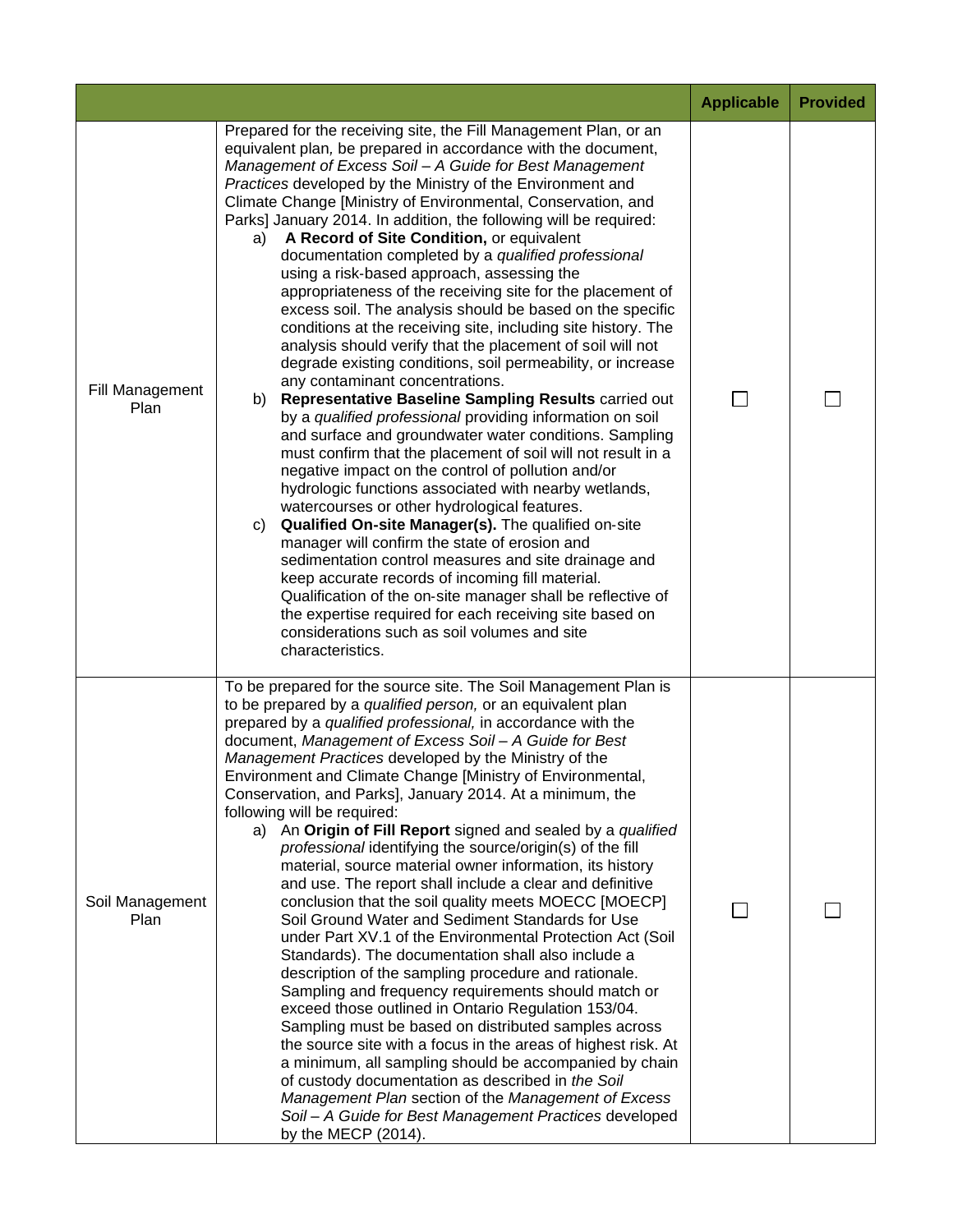|                                                                |                                                                                                                                                                                                                                                                                                                                                                                                                                                                                                                                                                                                                                                          | <b>Applicable</b> | <b>Provided</b> |
|----------------------------------------------------------------|----------------------------------------------------------------------------------------------------------------------------------------------------------------------------------------------------------------------------------------------------------------------------------------------------------------------------------------------------------------------------------------------------------------------------------------------------------------------------------------------------------------------------------------------------------------------------------------------------------------------------------------------------------|-------------------|-----------------|
|                                                                | A Soil Quality Report signed and sealed by a qualified<br>b)<br>professional (e.g., professional engineer, geoscientist)<br>certifying that the fill is appropriate for the prescribed and<br>proposed land use as per the Record of Site Condition,<br>or equivalent and MECP Soil Ground Water and Sediment<br>Standards for Use under Part XV.1 of the Environmental<br>Protection Act (Soil Standards).                                                                                                                                                                                                                                              |                   |                 |
| <b>Ecological Study</b>                                        | An Ecological Study which verifies that the proposed placement of<br>fill will not have a negative impact on the natural features and<br>functions on the site and will not create or worsen natural hazards.<br>The study shall delineate natural features and appropriate<br>setbacks. The study shall assess potential impacts and provide<br>recommendations on the appropriateness of placing fill on the<br>subject lands and any setbacks or mitigation measures to the<br>satisfaction of Conservation Halton. Reference must be made to<br>Conservation Halton's Guidelines for Ecological Studies, available<br>at: www.conservationhalton.ca. |                   |                 |
| Restoration<br>Plan/Environment<br>al Implementation<br>Report | A Plan outlining how the Environmental Impact Study or<br>Environmental Implementation Report is to be implemented and<br>how potential impacts are to be mitigated. The plan/report shall<br>include at a minimum:<br>details related to site stabilization measures such as<br>a)<br>topsoil, plantings, seed, hydro seed and associated<br>timing, etc.;<br>staging of restoration such that any exposed soil is<br>b)<br>vegetated as soon as possible; and,<br>invasive species management.<br>C)                                                                                                                                                   |                   |                 |
| <b>Site Security</b><br>Report                                 | A Report outlining how the site will be monitored and secured<br>throughout the duration of the project.                                                                                                                                                                                                                                                                                                                                                                                                                                                                                                                                                 |                   |                 |
| Hydrogeological<br>Assessment                                  | A hydrogeological assessment to assess the potential impacts to<br>surface/groundwater interactions The assessment must provide<br>adaptive management, mitigation and monitoring strategies with<br>considerations for discharge (quality and quantity of water),<br>construction phasing, etc.                                                                                                                                                                                                                                                                                                                                                         |                   |                 |
| Geotechnical<br>Assessment<br>(Slope Stability)                | A geotechnical slope assessment by a qualified P.Eng. Where the<br>location of stable top of bank is required, staff will require plan and<br>cross-sectional views that illustrate, at a minimum, the site's<br>topographical information, location of watercourse, toe of slope,<br>staked top of bank, recommended toe erosion allowance,<br>analyzed long term stable slope allowance and recommended<br>stable top of bank. The location of the analyzed cross-sections<br>must be shown on plan view.                                                                                                                                              |                   |                 |
| Geotechnical<br>Assessment (Soil<br>Investigation)             | A geotechnical assessment by a qualified P.Eng for the purposes<br>of mitigation of geotechnical risks at the site by providing<br>recommendation for items such as foundations, excavation limits,<br>design parameters and construction. Indication of groundwater<br>levels and potential for construction dewatering is required to<br>determine if additional hydrogeological study is warranted.                                                                                                                                                                                                                                                   |                   |                 |